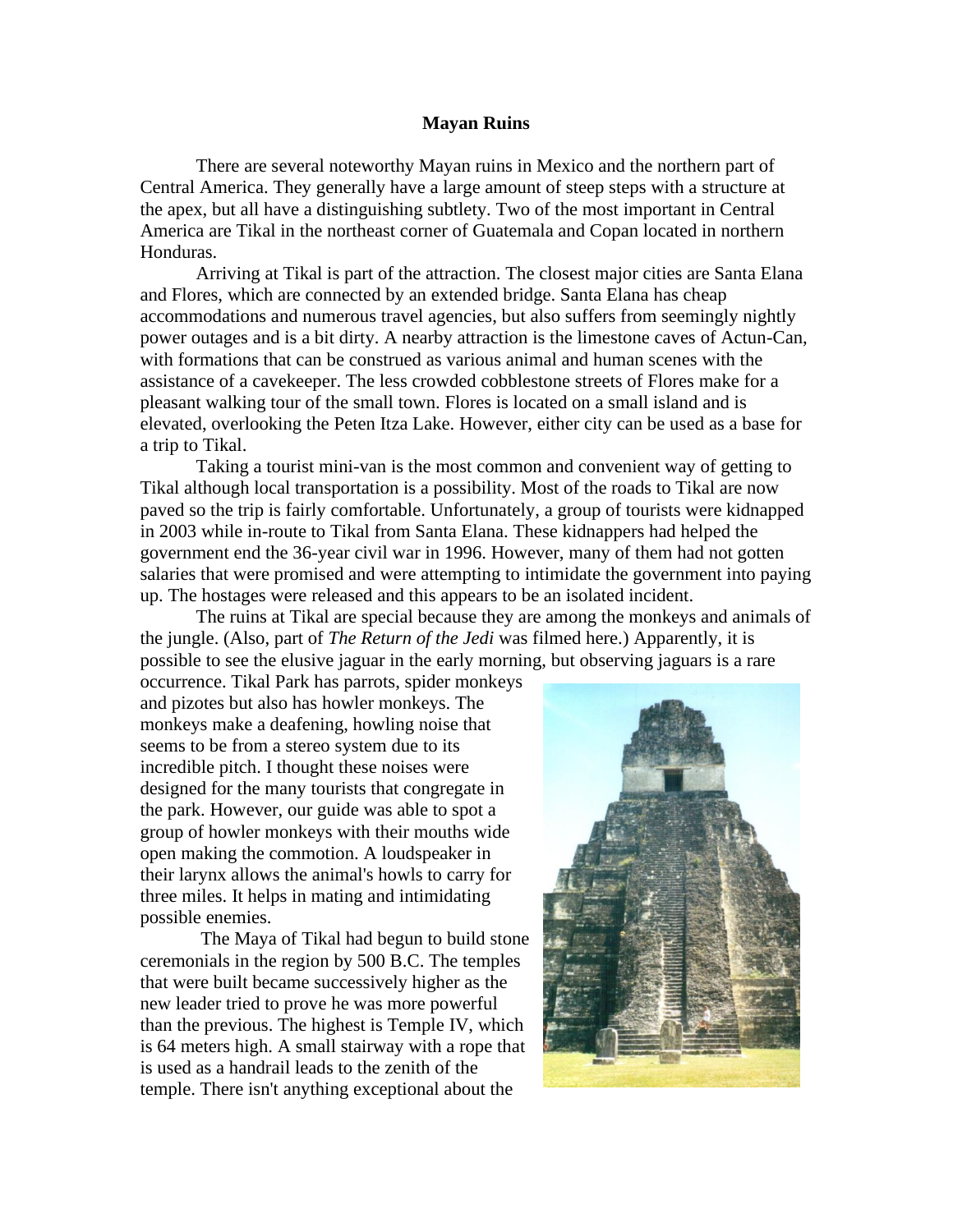actual temple, just steps and a small crevice used for a burial area. However, after regaining one's breath from the hike up, it may be taken again due to the spectacular view. The immense jungle dwarfs the other temples, despite the fact that many are over 100 feet tall.

Due to the vastness of the park, there are several plazas and temples that can be

visited. The most important area is the Great Plaza that contains Temple I and II and the North Acropolis. Temple I is off-limits as two people fell to their deaths on the temple, but tourists can still climb the steep steps of Temple II. Temple I is the most famous structure at Tikal and is highlighted by a structure and roof comb at the top of the steps. Also in the area is the North Acropolis, which has over 100 buildings some dating back 2000 years. Also



impressive are the "no-name" structures, those that have been left to deteriorate after the fall of the Maya. The jungle has reclaimed its territory as trees break apart the stone structures. As there are signs and paths throughout the park, it is possible to do your own tour and worthwhile to visit remote temples after visiting the most important ones.

Copan is easier to reach than Tikal, as it is located within walking distance of the small town of Copan Ruinas. The town has about 7,000 residents and is dominated by the nearby ruins. The central park has Mayan replicas located in the lighting structures and numerous people try to sell Mayan figurines as souvenirs. Located in the town center is a very good archeological museum that concentrates on the Mayans. To get away from the Mayans, climb the hill to the north of the city where the old, decrepit fortress stands on the hilltop. It's a good place to see the city, the ruins and the largely rural surroundings.

Copan Ruinas is a small town and has a more welcoming feel than the busy big cities. People are used to tourists and many depend on their business to survive. As I was strolling the streets, I had been invited to a child's birthday party which included the traditional pinnate. I was given cake and punch which was extremely generous considering their level of income. I was constantly amazed by the generosity of people around the world, but this was most typical in Hispanic culture. I think many of the older women felt sorry for me because I often looked ragged after long trips, so they fed me. Apparently there is such a thing as a free lunch.



While Tikal is known for its architecture, Copan is known for its sculpture. After visiting Tikal, some may be disappointed because Copan is smaller but these ruins offer more detail. The Stella of the Great Plaza has many numerous steles that depict the Copan kings, most notably King 18 Rabbit. Many of the originals have been moved to the nearby Museum of Sculpture and replaced by replicas. South of the Great Plaza is an open area, the ball court, where gladiator-type ball games were performed. South of the ball court is the Hieroglyphic Stairway, which has 63 steps and bears a complete history of the Copan kings. Unfortunately, the Spanish burned most references to the